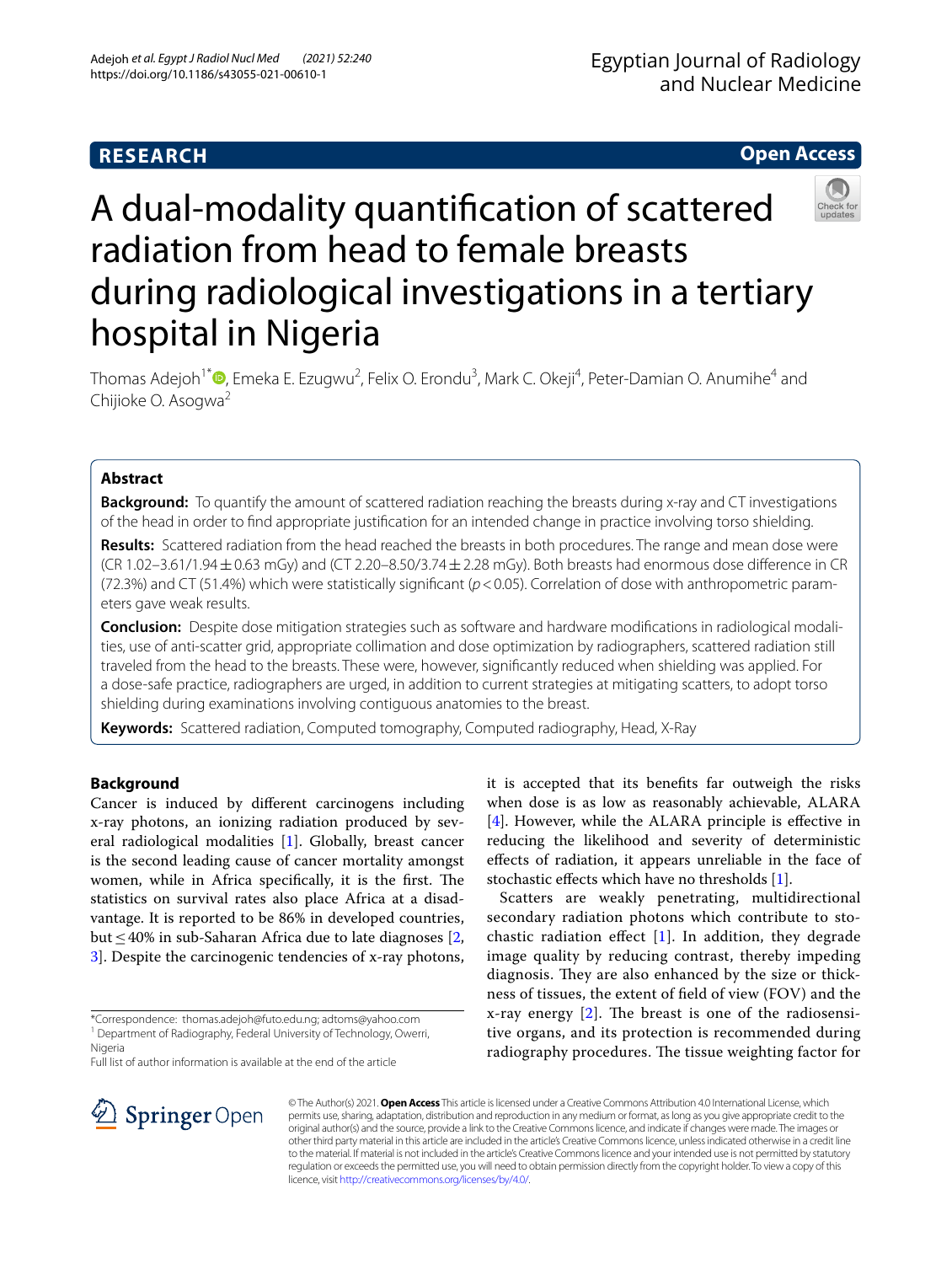breast is higher for females than for males and higher for younger females than for older ones, further justifying the need for shielding from scatters, especially in the feminine gender [\[5](#page-5-4)]. Scatters are generally mitigated by hardware and software modifcations [\[6](#page-5-5)], antiscatter grids [[2](#page-5-1)], appropriate beam collimation [\[7](#page-5-6)] and dose optimization [[1\]](#page-5-0).

Despite these strategies, medical imaging continues to witness scatters in daily practice [[6\]](#page-5-5), due to increasing demand for investigations involving ionizing radiation-producing modalities  $[8]$  $[8]$ . Head x-ray  $[1]$  $[1]$  and head CT investigations are anatomical regions with a high throughput in medical imaging. Due to high anatomical density, multiple surrounding structures and higher exposure settings to generate optimum image, the tendency to induce scattered radiation is high during examinations involving the head [[6\]](#page-5-5). To mitigate the impact of these undesirable radiation from this contiguous anatomy to the breast, apparel shielding of the torso is now being recommended and practised [[6](#page-5-5), [9](#page-5-8), [10\]](#page-5-9).

These evidence-based recommendations are, however, not yet implemented in our facility, a regional referral hospital. Due to the strong infuence wielded by this facility, implementing a policy change is likely to have a bandwagon efect on numerous feeder facilities who emulate her practice standards, and perhaps, in contiguous geopolitical zones, whose personnel often visited for update courses. This work is an attempt to add to the body of knowledge on the subject matter in the country generally and to specifcally present empirical evidence to policy makers in our facility for a paradigm shift in practice.

# **Methods**

# **Ethical considerations**

This was a hospital-based, dual-modality, prospective and cross-sectional work undertaken between November and December 2019 at the radiology department of a foremost regional teaching hospital. It involved afxing portable, radioluscent thermoluminescent dosimeters (TLD) on the breasts of adult female patients during x-ray and CT examinations of the head to quantify the amount of scattered radiation reaching the breasts. Ethical approval for the CT component was obtained from the institutional Research Ethics Committee, while approval for the x-ray component was obtained from a neighbouring university ethical subcommittee. Hospital patients were enlisted for the work and they gave informed, signed consent. To guarantee confdentiality, only initials of their name was written in data collection sheet. The TLDs were also numbered and did not indicate name of subjects.

# **Equipment**

The radiology department had two similar static  $x$ -ray machines which were engaged in the work. The machine was General Electrics (GE), silhouette VR, high frequency, 3-phase, static x-ray machines with maximum rating of 140 kVp (tube potential), 600 mA (tube current) and 2.7 mm Al (total fltration). It was manufactured in 2003 and installed in 2012. Within that time frame, it underwent several preventive and restorative maintenance, as well as re-calibrations. The machine had undercouch and erect potter-bucky detector trays incorporated with it [[1\]](#page-5-0). It had full functionality as at the time of the work and had quarterly quality control checks from two dedicated hospital-based engineers. Other equipment and accessories were a computed radiography digitizer (model CR 12-x) (by Agfa healthcare Belgium) produced in December 2013. Detectors were a  $25 \text{ cm} \times 30 \text{ cm}$  $(10'' \times 12'')$  and 35 cm × 43 cm  $(14'' \times 17'')$  standard photostimulable phosphor imaging plates (model CR MD4.0T General) also manufactured by Agfa Healthcare Germany.

The CT scanner used was also a GE product. It was GE Brightspeed, 4 slice scanner manufactured in 2007 and installed in the centre in 2012. Maximum technical imaging parameters were 140 kVp (tube potential), 350 (tube current), 4 s (gantry rotation time) and 85 cm (gantry aperture diameter). It had capabilities for axial and helical scan modes while cine mode was deactivated for the sake of minimizing dose. Calibration was done daily by radiographers using installed calibration software, while engineers carried out quarterly preventive maintenance and quality control.

Scattered radiation was quantifed with thermoluminescent dosimeter chips (TLD-100 LiF: Mg, Ti) which had multidirectional energy response. They were acquired, calibrated, annealed and transported from one of the two regional dosimetric centres in the country. Due to cost, only two hundred of those chips were used. To shield them from background radiation, they were enclosed in small, black radiolucent polythene sachets. They were used with that additional enclosure during the procedure.

# **Subject selection**

Subjects qualifed for inclusion if they were ambulant, not on drip infusion or oxygen mask, not gravid as read from request cards and confrmed by them, no evidence of mastectomy, were aged $\geq$  18 years, fell within a weight range of 60-90 kg in order to filter off outliers like asthenic and hypersthenic body shapes, had a visible neck that separated head from thoracic region, nondrooping breasts and signed a consent form. Although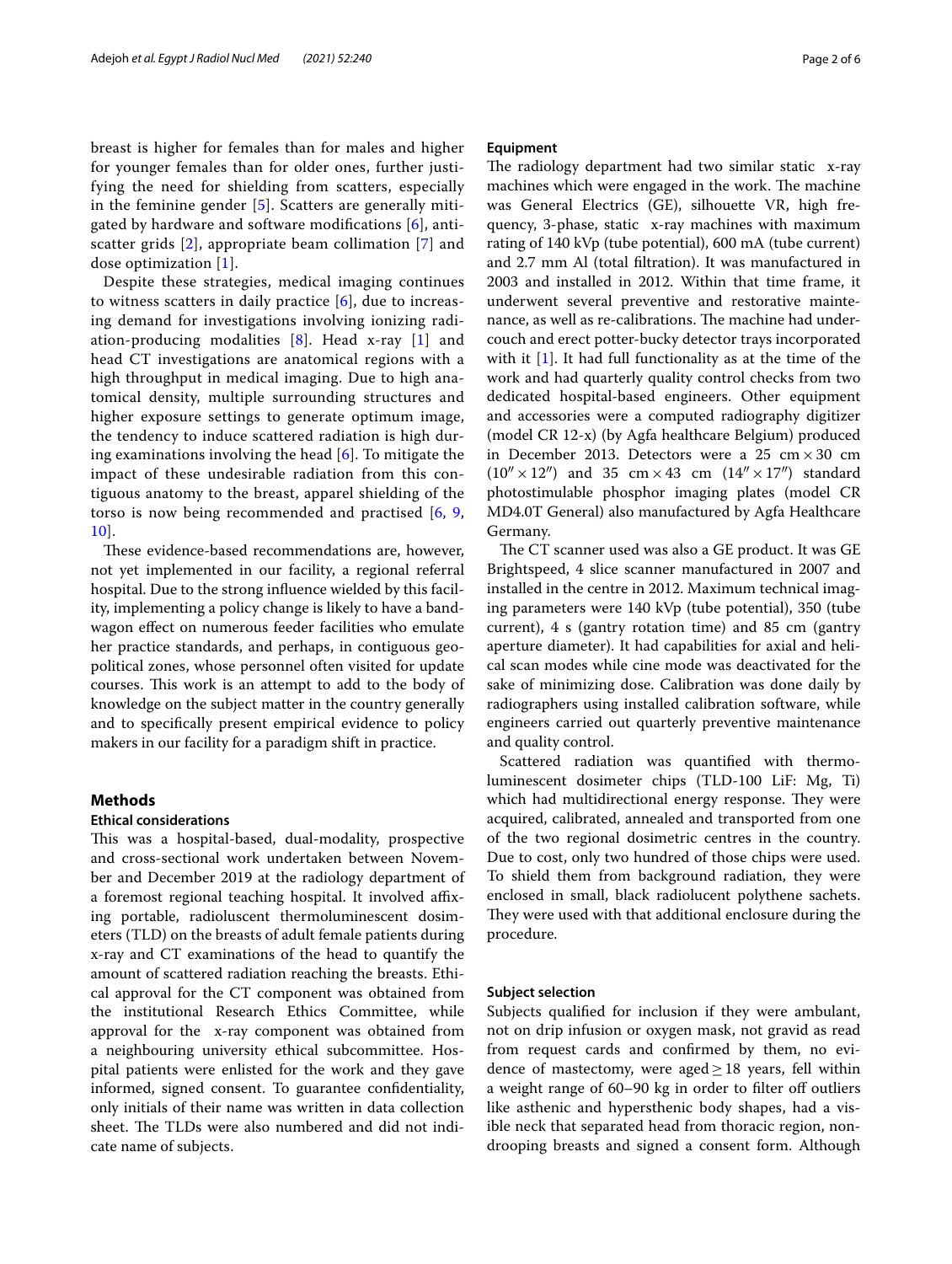adult gynaecomastic cases were qualifed for inclusion, none was encountered within the study period. Furthermore, patients were either for x-ray or CT and not both. So, investigations were carried out in separate diagnostic suites within the department and within the same period. For each modality, only ffty patients were enlisted.

# **Procedure**

Anthropometric parameters were frst obtained. Age was adopted from request cards that came from referring physicians. Gender that was not indicated on request cards was assumed from appearance since culturally, there were gender-specifc appearances in the locality. Weight (kg) and height (m) were measured with balanced beam scale with an incorporated adjustable height rule. Both weight and height were read to the nearest 0.5 kg and 0.01 m (1 cm), respectively. Body mass index (kg/  $\rm m^2)$  was calculated as weight divided by height. Information about x-ray machine and CT scanners was obtained from labels on the machines themselves, while imaging protocols were obtained from control consoles during procedures.

For CT scan of the head, some aspects of the method of Sidi et al. [[6](#page-5-5)] were adopted. Each breast had a TLD chip affixed at its mid-craniocaudal point and held in place by transparent adhesive tapes. In addition, a  $30 \times 30$  cm gonad shield with 0.35 mm lead equivalent was used to shield the left TLD cum breast all through the investigations. This was with a view to compare scatters to both breasts. Computed tomography procedure was carried out by radiographers at the centre according to standard protocols. Subjects were positioned for the CT examination supine, with canthomeatal line (CML) at 90° to headrest and with an imputed azimuth of 90° and 180° for lateral and postero-anterior (PA) scout images. Axial (*x*-axis) centring beam on CT gantry intersected both meatuses, diverged slightly and emerged at infra-orbital margin. The TLDs needed stationary tubes for maximum quantum detection efficiency. Therefore, only scout images in PA and lateral projections with stationary tubes were involved. Popular CT protocol is one in which scout images are generated with the least exposure parameters. In keeping with that ideal, subjects were scanned with 80 kVp, 10 mA, but with tissue range of 140–250 mm depending on clinical indication.

For computed radiography of the head, subjects were examined either erect or supine according to standard radiographic procedure. This involved using a potterbucky detector tray or a detector with a stationary grid manually attached. Subjects were positioned for posteroanterior (PA) and lateral views, with canthomeatal line (CML) being perpendicular (PA projection) or parallel (lateral projection) to the horizontal line of the detector tray, respectively. Upper limbs were extended from feld of view (FOV) of radiation and employed for stability as well. Exposure parameters were 90–100 cm focus-detector-distance (FDD), variable tube current (mA/mAs) and tube potential (kVp) depending on body habitus. The TLD chips were affixed similar to the method used in CT. After scout projections in CT, and PA and lateral projections in CR, the TLD chips were carefully retrieved, packed and then sent for reading at the centre where they were initially acquired.

# **Data analysis**

Data were analysed with statistical packages for social sciences, version 20.0 (SPSS Incorporated, Chicago, Illinois, USA). Descriptive statistical tools of frequency, mean and mode were employed to give a summary of machine and subjects' parameters and dose outputs. Inferential statistical tools were also employed for analysis. A paired-sample *t* test was used to test for statistically signifcant diference in mean absorbed dose by both breasts while Pearson correlation analysis was used to test the strength of relationship between dose and biometric parameters. In the *T* test, diference found justifed the necessity for torso shielding during radiographic examinations of contiguous anatomical regions. Level of significance was set at  $p \leq 0.05$ .

# **Results**

A comparative barchart of exposure parameters between CR and CT is shown in Fig. [1.](#page-2-0) Computed radiography had higher values all through except in tube potential (kVp). Machine technical parameters are displayed in Table [1.](#page-3-0) General Electrics (GE) modalities which were manufactured and installed between 2003 and 2012 were used. Range of exposure parameters available for imaging are also displayed. As shown in Table [2,](#page-3-1) subjects were aged  $19-54$  (CR) and  $23-55$ (CT) and were fairly obese (CR:  $34.02 \pm 10.04$  kg/m<sup>2</sup>; CT

<span id="page-2-0"></span>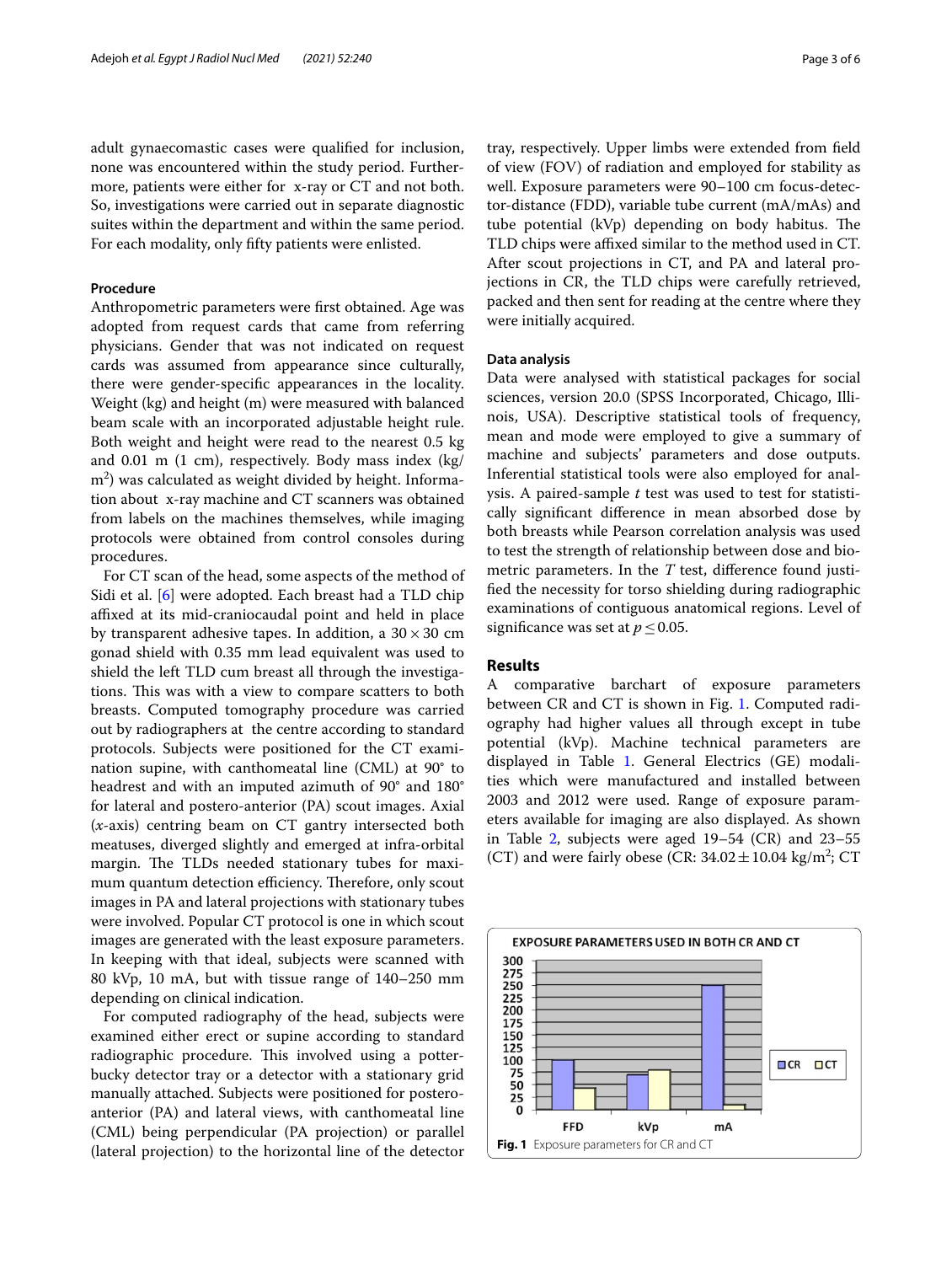# <span id="page-3-0"></span>**Table 1** X-ray machine and CT scanner properties

| <b>Parameters</b>                                                 | <b>CR</b>               | <b>CT</b>                 |  |  |  |
|-------------------------------------------------------------------|-------------------------|---------------------------|--|--|--|
| Model                                                             | GE silhouette VR        | GE Brightspeed, 4 slice   |  |  |  |
| Size                                                              | Static/floor mounted    | Bulky/fixed               |  |  |  |
| Manufactured                                                      | 2003                    | 2007                      |  |  |  |
| Installation                                                      | 2012                    | 2012                      |  |  |  |
| Tube current (mA), range                                          | $10 - 600$              | $10 - 350$                |  |  |  |
| Tube potential (kVp), range                                       | $40 - 150$              | 80, 100, 120, 140         |  |  |  |
| Exposure time in CR (s) and gantry rotation time in CT (s), range | $0.001 - 6.3$           | $0.75 - 4$                |  |  |  |
| Minimum beam filter thickness                                     | 2.7 mmAl                | Not known                 |  |  |  |
| Collimation                                                       | Available/perimeter     | Available/slice thickness |  |  |  |
| Gantry aperture diameter (cm)                                     | Not applicable          | 85                        |  |  |  |
| Detectors                                                         | Detachable/PSP plates   | Inherent                  |  |  |  |
| Image viewing                                                     | On-screen and film      | On-screen and film        |  |  |  |
| Quality control                                                   | Restorative maintenance | Preventive maintenance    |  |  |  |

<span id="page-3-1"></span>**Table 2** Descriptive statistics of anthropotechnical parameters

| S/No. | $X-Ray(CR)$              |               |       | X-Ray (CT)        |                         |               |                 |                  |  |  |
|-------|--------------------------|---------------|-------|-------------------|-------------------------|---------------|-----------------|------------------|--|--|
|       | Variable $(n=50)$        | Range         | Mode  | Mean $\pm$ SD     | Variable $(n=50)$       | Range         | Mode            | Mean $\pm$ SD    |  |  |
| 1.    | Age (years)              | $19 - 54$     | 32    | $34.30 \pm 8.02$  | Age (years)             | $23 - 55$     | 35              | $37.18 \pm 7.10$ |  |  |
| 2.    | Weight (kg)              | $60 - 90$     | 72    | $84.13 \pm 22.02$ | Weight (kg)             | $60 - 90$     | 70              | 82.32 ± 14.00    |  |  |
| 3.    | Height (m)               | $1.54 - 1.82$ | 1.68  | $1.65 \pm 0.30$   | Height (m)              | $1.56 - 1.78$ | 1.65            | $1.64 \pm 0.45$  |  |  |
| 4.    | BMI (kg/m <sup>2</sup> ) | 19.6-55.2     | 28.30 | $34.02 \pm 10.04$ | BMI ( $\text{kg/m}^2$ ) | 18.8-52.2     | 26.40           | $30.60 \pm 8.20$ |  |  |
| 5.    | kVp PA                   | $75 - 80$     | 70    |                   | kVp PA                  | 80            | 80              |                  |  |  |
| 6.    | kVp Lat                  | $70 - 75$     | 70    |                   | kVp Lat                 | 80            | 80              |                  |  |  |
| 7.    | mA PA                    | $250 - 300$   | 250   |                   | mA PA                   | 10            | 10              |                  |  |  |
| 8.    | mA Lat                   | 250-300       | 250   |                   | mA Lat                  | 10            | 10 <sup>°</sup> |                  |  |  |
| 9.    | mAs PA                   | $15 - 35$     | 18    |                   | mAs PA                  | <b>NS</b>     | <b>NS</b>       |                  |  |  |
| 10.   | mAs Lat                  | $35 - 80$     | 15    |                   | mAs Lat                 | <b>NS</b>     | <b>NS</b>       |                  |  |  |

*NS* not shown (on monitor)

 $30.60 \pm 8.20 \text{ kg/m}^2$ ). A summary of scattered radiation to the breasts is given in Table [3](#page-4-0). The range and mean dose were CR: 1.02–3.61/1.94 $\pm$ 0.63 mGy and CT: 2.20–  $8.50/3.74 \pm 2.28$  mGy. Both breasts had huge dose difference in CR (72.3%) and CT (51.4%). There was enormous reduction in dose between unshielded and shielded breasts in CT (113%) and CR (32.2%), and these were statistically significant  $(p<0.05)$ . Correlation of dose with anthropometric parameters gave weak results.

# **Discussion**

Contiguous radiosensitive organs receive low-dose irradiation often referred to as scattered radiation during radiographic examinations. This irradiation tends to increase the risk to cancer in exposed persons and gene mutation in descendants of exposed persons [\[1,](#page-5-0) [6](#page-5-5)]. To reduce or prevent scatter to the breasts, apparel shielding has been recommended  $[1, 6, 11]$  $[1, 6, 11]$  $[1, 6, 11]$  $[1, 6, 11]$  $[1, 6, 11]$  $[1, 6, 11]$ . This work was an attempt to provide further evidence to consolidate the recommendations in order to have a paradigm shift in current practice at our facility where apparel shielding for patients is not yet being implemented. The questions the work attempted to answer were whether scattered radiation from the head still reached the breasts despite antiscatter strategies by radiographers. In addition, the work sought to know the quantity of scattered radiation that may reach the breast. It was equally desirable to investigate the infuence of a one-sided breast shielding on the scattered radiation dose. All these were investigated in both computed radiography (CR) and computed tomography (CT) which were the most common x-ray-producing modalities in medical imaging at the facility.

Findings revealed that scattered radiation indeed reached the breast from both CR and CT. Left (shielded) and right (unshielded) breasts received a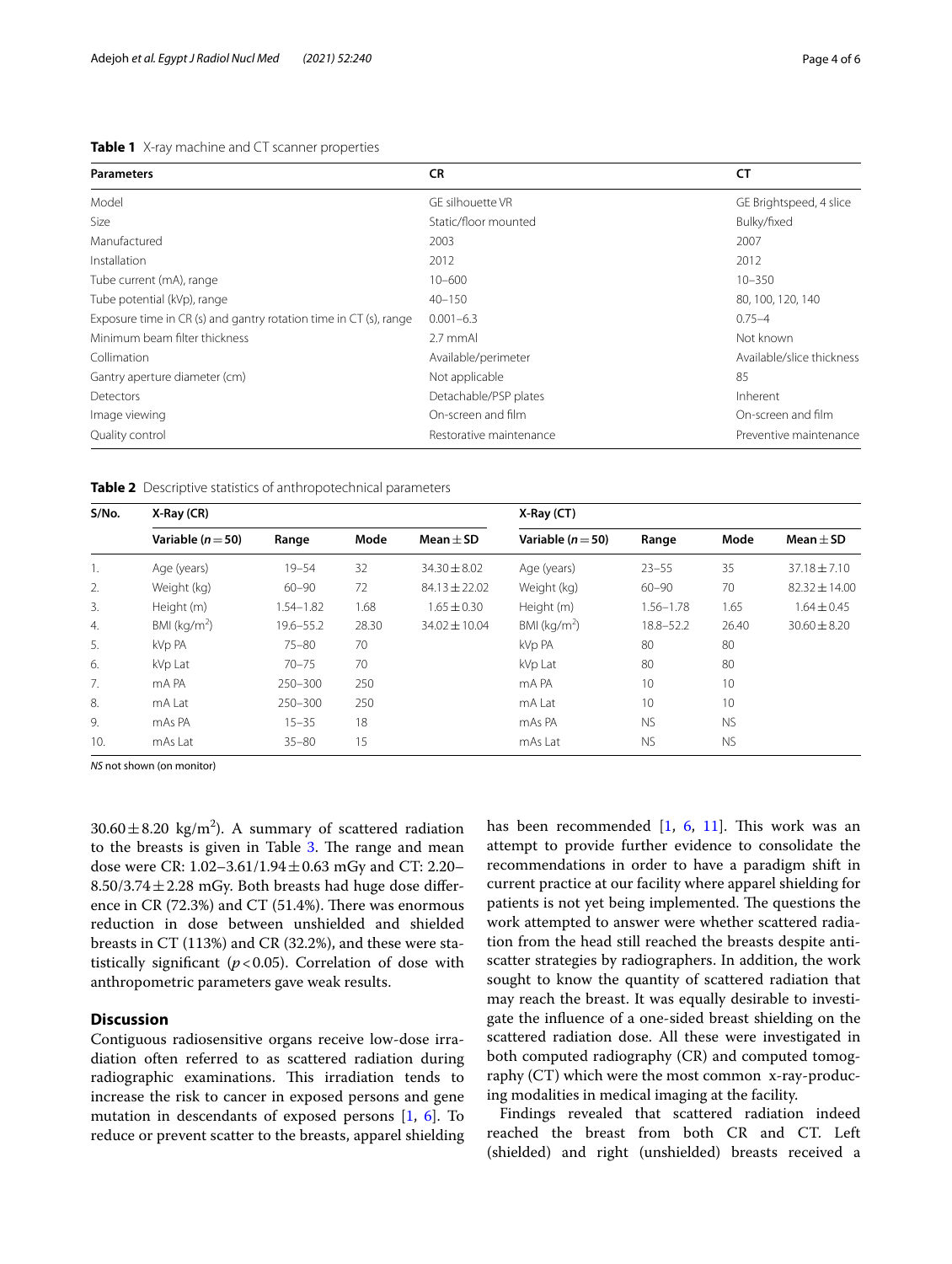| X-Ray (CR); Absorbed dose ( $n = 50$ )                                                               |                        |                 |                                      |                                 |                  | X-Ray (CT); Absorbed dose ( $n = 50$ ) |          |          |                      |       |                 |                                 |                          |
|------------------------------------------------------------------------------------------------------|------------------------|-----------------|--------------------------------------|---------------------------------|------------------|----------------------------------------|----------|----------|----------------------|-------|-----------------|---------------------------------|--------------------------|
| <b>Absorbed dose</b><br>$(n=50)$ Parameter                                                           | Mean $\pm$ SD<br>Range |                 |                                      | Mode                            |                  | Absorbed dose<br>$(n=50)$ Parameter    |          |          | Range                |       | Mean $\pm$ SD   |                                 | Mode                     |
| Right breast/unshielded<br>(mGy)                                                                     | $1.15 - 3.61$          | $2.42 \pm 0.58$ |                                      | 1.75                            |                  | Right breast/unshielded<br>(mGv)       |          |          | $3.65 - 8.50$        |       | $5.38 \pm 2.11$ |                                 | 4.48                     |
| I eft breast/shielded<br>(mGy)                                                                       | $1.02 - 2.40$          | $1.35 \pm 0.33$ | 1.23                                 |                                 |                  | I eft breast/shielded<br>(mGy)         |          |          | $2.20 - 4.13$        |       | $2.02 \pm 0.30$ |                                 | 1.82                     |
| Dose difference                                                                                      | 2.61 (72.3%)           |                 |                                      |                                 |                  | Dose difference                        |          |          | 4.37 (51.4%)         |       |                 |                                 |                          |
| Both breasts                                                                                         | $1.02 - 3.61$          | $1.94 + 0.63$   |                                      | 1.75                            |                  | Both breasts                           |          |          | $2.20 - 8.50$        |       | $3.74 \pm 2.28$ |                                 | 4.48                     |
| <b>Variables</b>                                                                                     | <b>T-statistics</b>    | p value         | Inference                            |                                 | <b>Variables</b> |                                        |          |          | T-statistics p value |       | Inference       |                                 |                          |
| Paired-sample T test                                                                                 |                        |                 |                                      |                                 |                  |                                        |          |          |                      |       |                 |                                 |                          |
| Right and left breast<br>dose                                                                        | 10.593                 | 0.001           | Significant relation-<br>ship exists |                                 | dose             | Right and left breast                  | 12.522   |          | 0.001                |       | exists          |                                 | Significant relationship |
| <b>Variables</b>                                                                                     | r                      | p value         | Inference                            |                                 |                  | <b>Variables</b>                       | r        |          | p value              |       |                 | Inference                       |                          |
| Pearson correlation of dose ( $n = 50$ ) and biometric parameters to test for nature of relationship |                        |                 |                                      |                                 |                  |                                        |          |          |                      |       |                 |                                 |                          |
| Left versus right<br>breasts                                                                         | 0.313                  | 0.015           |                                      | $r =$ mild<br>$p =$ significant |                  | Left versus right breasts              |          | 0.202    | 0.025                |       |                 | $r =$ mild<br>$p =$ significant |                          |
| Dose versus age                                                                                      | 0.072                  | 0.586           |                                      | Weak                            |                  | Age                                    |          | 0.110    |                      | 0.344 |                 | Weak                            |                          |
| Dose versus weight                                                                                   | $-0.012$               | 0.927           | Weak                                 |                                 |                  | Weight                                 |          | 0.052    |                      | 0.840 |                 | Weak                            |                          |
| Dose versus height                                                                                   | $-0.034$               | 0.796           | Weak                                 |                                 |                  | Height                                 | $-0.020$ |          | 0.690                |       |                 | Weak                            |                          |
| Dose versus BMI                                                                                      | $-0.021$               | 0.872           | Weak                                 |                                 | <b>BMI</b>       |                                        |          | $-0.102$ | 0.912                |       | Weak            |                                 |                          |

# <span id="page-4-0"></span>**Table 3** Dose characteristics in the population

mean dose of  $1.35 \pm 0.33/2.42 \pm 0.58$  mGy (CR) and  $2.02 \pm 0.30/5.38 \pm 2.11$  mGy (CT). Subsequent analysis using a paired-sample *T* test revealed a statistically significant difference  $(p=0.001)$  between the mean of shielded and unshielded breasts. That is an indication that shielding was practically useful. A further attempt at correlation returned weak relationship between dose and anthropometric parameters. The implication is that there are no evidence to suggest that body habitus infuenced the emission of scattered radiation. That further necessitates the fact that shielding is important in addressing scatter irrespective of the size of the patient.

A closely similar and recent work from our country by Sidi et al. [\[6](#page-5-5)] corroborates our findings. They observed that scattered radiation from lumbosacral x-ray as well as head CT got to the breasts. In lumbosacral x-ray, they got a mean dose of  $1.74 \pm 0.40/2.30 \pm 0.50$  mGy for left (shielded) and right (unshielded) breast, respectively. The value was  $3.00 \pm 0.60/6.40 \pm 3.45$  mGy for CT. Also with *T* test, they found a significant difference between the mean of both breasts. In another work with lumbosacral x-ray carried out in Slovenia, Mekis et al. [[5](#page-5-4)] observed as much as 80% reduction in breast dose when a 0.5 mm lead equivalent shielding material was used. A reduction of about 99% was reported in a work in United Arab Emirates [[11\]](#page-5-10). Statistically significant dose reductions of 42% was also reported in a work published in America [\[12\]](#page-5-11). In CT of the head, postshielding dose reduction of about 62% was equally noted [[10](#page-5-9)]. These strong and consistent evidences place a moral obligation on radiographers, especially in Africa, to adapt their practices to current imperatives.

Although some writers had a strong bias for dose optimization in preference to shielding and other dose reduction strategies  $[13, 14]$  $[13, 14]$  $[13, 14]$  $[13, 14]$ , we are of the opinion that it is of greater advantage if every known strategy is combined with shielding. Cancer, especially that of the breast, remains a scourge to sub-Saharan African women, and every efort that has some modicum of efectiveness in containing a carcinogen is important.

The major limitation of the work was the enormous distance between the dosimetric laboratory and our facility. That compelled the authors to send the TLDs for reading through courier. It was therefore difficult to determine if the courier company accorded our dosimeters the same extreme caution as we did. It would have been relieving to have a closer dosimetric laboratory where TLDs could be submitted ourselves without fear of extraneous or confounding variables. Notwithstanding, since our fndings are in tandem with a large number of similar works, we are of the opinion that